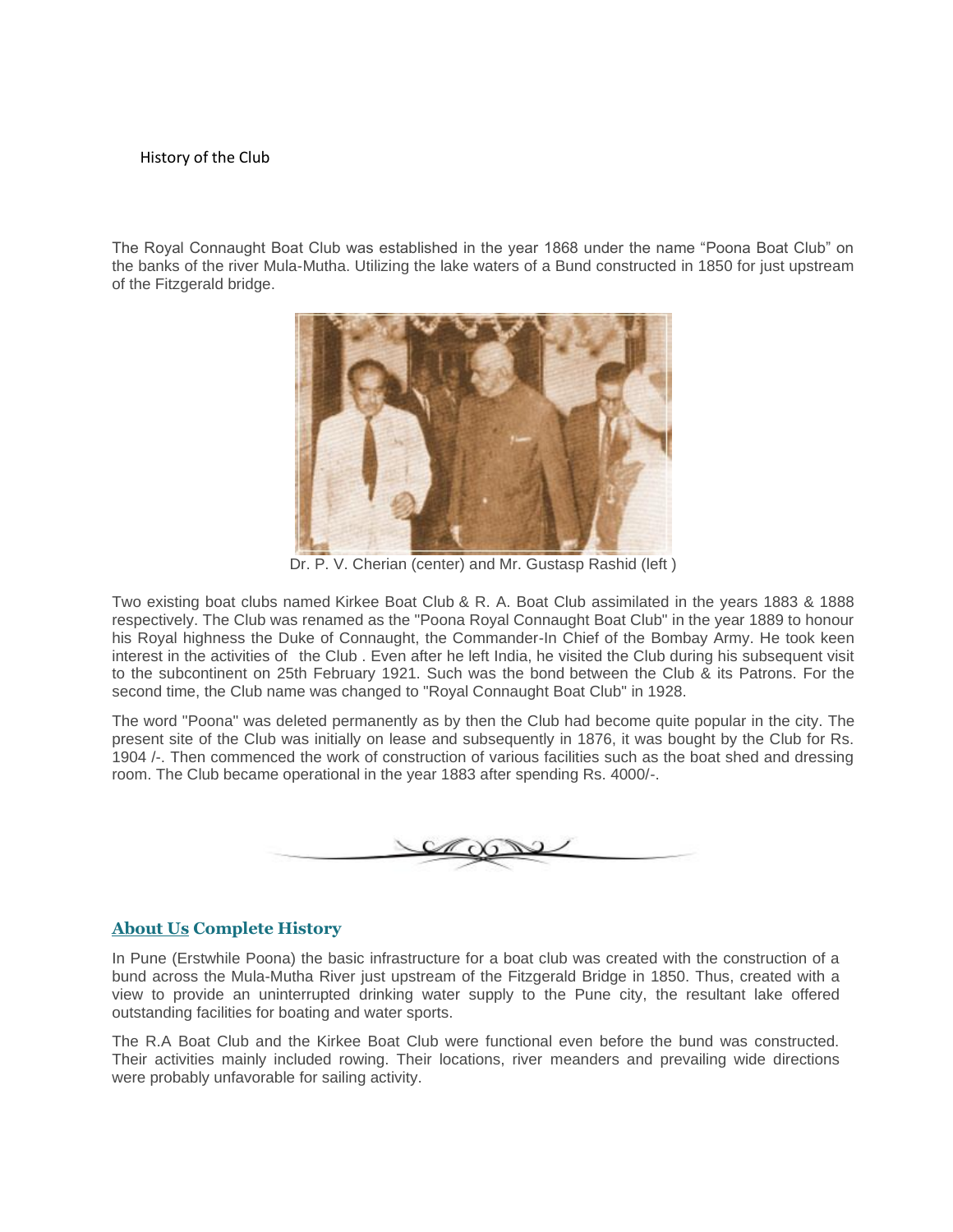The 'Poona Boat Club' was established in 1868. It was to assimilate the Kirkee Boat Club in 1883, followed by the R.A. Boat Club in the year 1888. Yet the location of the Kirkee Boat Club continued to be used for rowing activity for over six decades afterwards.

The club was renamed as the "Poona Royal Connaught Boat Club" in 1889 to honor His Royal Highness, the Duke of Connaught; the then Commander-in-chief of the Bombay Army. He had a keen interest in the club activities. Even after he left India, he visited the club in his subsequent visit to the subcontinent on 25th February 1921. Such was the bond between the club and its patrons.

For the second time, the club name was changed to "Royal Connaught Boat Club" in 1928. The word "Poona" was deleted presumably because the club had became quite well known in the city. This name has been carried through the subsequent upheavals the decimation of the British Raj and the birth of an Independent India.

To carry on with the club activity, the club rented "Mulla Lodge" an old bungalow situated in the Rosherville Garden in Kirkee in 1889. M/s. Cursetjee, the club caterers at that time, were the landlords. The Mulla Lodge saw the club through to 1896 , but Mula river had different ideas and in a fit of temper it swept the lodge away in a flash flood. The club then purchased the entire Rosherville site with what was left of all the buildings. A new bungalow was constructed through funds, generated by issuing redeemable debentures to the members. In 1918 having redeemed these debentures the club became the absolute owner of the Rosherville.

The present Boat Club site was initially leased out to the club for a short duration. It was subsequently bought by the club in 1876 for Rs.1904/-. Then commenced the work of construction of boat shed and dressing rooms .The Club became operational in the year 1883 after spending Rs. 4000/-.

The club had been carrying out pioneering work in the field of boating, rowing, sailing and water sports in India. The first step to kindle the competitive spirit amongst rowers was taken in 1869 when the club conducted, the first ever Regatta. In this event, the service fours competed for the Challenge Cup. The Civilian Crew won the cup which was presented to them by Sir AD Sassoon, the owner of the Garden Reach Workshops. The Civilian Crew went on to win the cup for two more years successively and this permanently annexed it. They, then presented a new 'Service Fours' cup which was competed for in the subsequent years, right through to 1948.

The principal of Deccan College, Pune, Mr. R. G. Oxenham, I.E.S., also presented two more cups for the winners of the Doubles Sculls race in the year 1894. These were competed for, till the year 1909 when the event was converted to a Pair Oar race.

The club continued to hold the regular and open regattas for outside teams. Besides conducting Scratch regattas, Enthusiastic boatmen from far and distant clubs of Bombay, Madras and Calcutta used to participate with vigour and keen competitive spirit. The club gained stature and matured through the years. It emerged as a major center for water sports activity in the whole country.

The formation of the Amateur Rowing Association of the East in 1933 at the club was a momentous occasion in the history of the club. The association came into being through a resolution passed at the club house. Those present included representatives from the R.C.B.C. Calcutta R.C., Karachi B.C., Bombay Gymkhana Ltd. and the Madras Boat Club. In the same year, all these clubs were to compete in a 'Four Oar' race at Pune. It was also resolved to conduct Annual Regattas by rotation at Madras, Calcutta and Pune.

The club had developed excellent infrastructure for boating and allied sports on a large scale. In its life span of over 75 years, it had acquired over eighty boats and a membership of 89, of which 23 were Indian and also boasted of two lady members.

Dr. B. B. Gokhale now over 84, and perhaps the oldest surviving club member today, recalls – "The club activity was split into two locations, the Kirkee Rowing Club and the main RCBC Sailing Club. At the mail location, wind currents were favorable for sailing. Indian membership was restricted and only those highly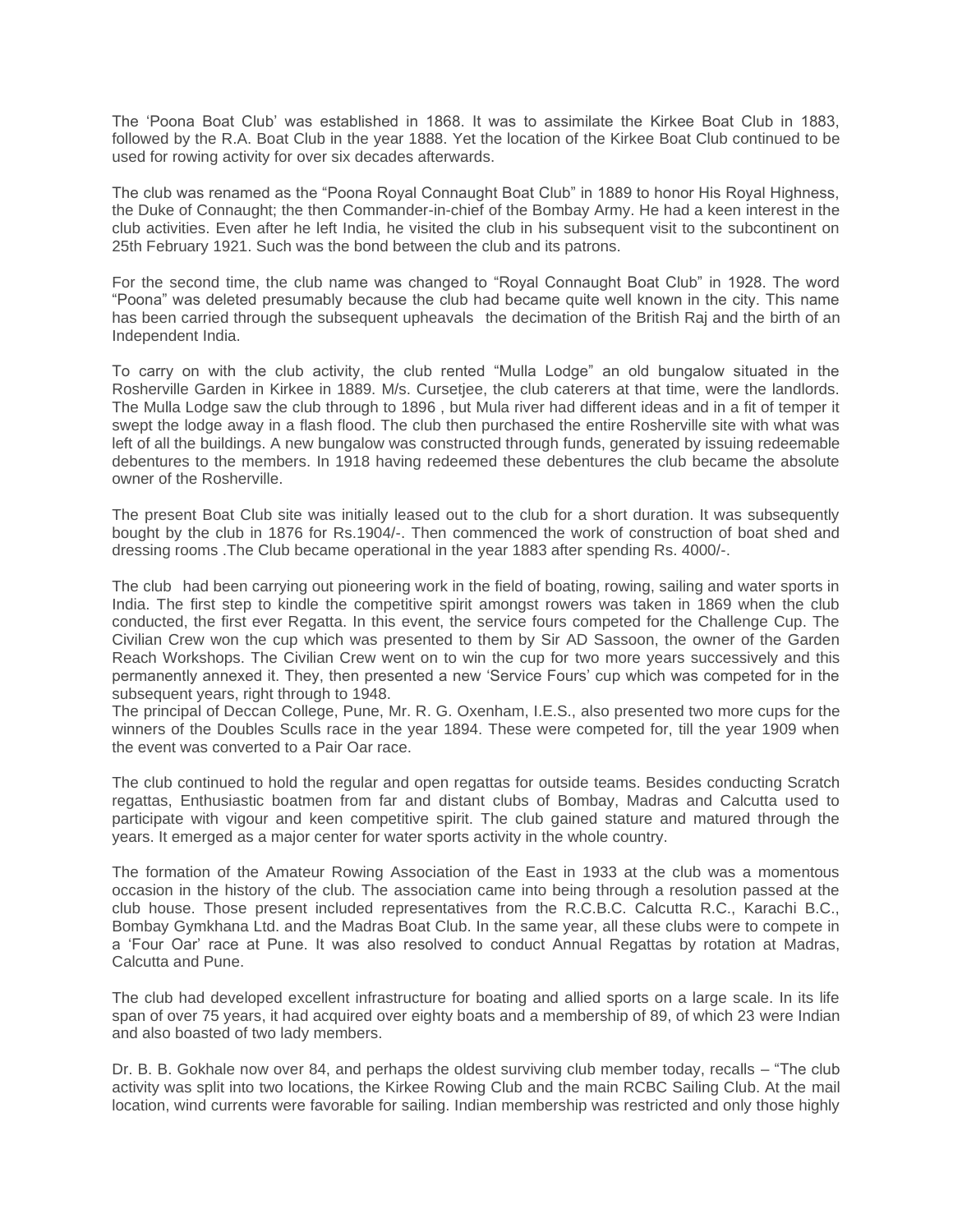placed individuals, who could assimilate the British etiquette and protocol, were admitted to the club. There also existed a system of House Membership i.e membership with voting rights.

With an overwhelming majority in the club, as the departure of the British from India became imminent, the British Members decided to liquidate the club and its assets and share the bounty. Such a resolution was passed in a meeting on 24th April 1947. There were 24 votes in favor and only 3 votes against the resolution, which read:"In view of the present unsatisfactory financial position of the club, due to decreasing interest in its objects namely Rowing and Sailing, and the club being faced in the near future with heavy expenses of equipment, the committee be authorized to take steps to wind up the club."

The club had withstood the fury of the 1896 floods and emerged stronger than ever before. But now, in 1947 it seemed to be crumbling under the onslaught of machinations, of its own scheming and unscrupulous members who had not lost the love,for an institution, which had served them so well and magnanimously. Overnight the club property, silver and furniture vanished. The British members clandestinely sold off as much as they could, for meager amounts as they left India for the distant motherland. These were extremely grave and provocative actions.

In the face of such ominous situation, the fraternity of Indian members of the club acted swiftly and entrusted the future of the club to the judiciary. Those spearheading this action were Mr. Fram P. Pocha assisted by Messer's Ahmed E. H. Jaffer, Ismail E. H. Jaffer, P. F. Pocha, Z. S. Kothawala and Dr. Gharpure. The plaintiffs in this case were Lt. Col. C. T. Honeyborne, O.B.E. and Lt. Col. G. H. Wotton. This case constituted the Civil Suit No. 776 of 1947 in the court of the Civil Judge Poona. As on 1st August 1947, the club committee included Capt. J. J. Dolan, M.B.E., M.C., as Hon. Secretary and Treasurer and Lt. Gen. E. N. Goddard, C.B., C.I.E. & C.B.E., M.O.V., M.C., the then G.O.C. in C southern Command Poona – as the President.

The 'Battle Royale' had began. It was not an ordinary battle but a struggle for survival, continuity and dignity. No effort was spared to avoid dissolution and winding up of the club. Ably representing the case in the Civil Court, on behalf of the defendants were Mr.R. H. Bhalunkar, Mr. N. K. Rajguru. They were opposed by Mr. A. B. Sethna on behalf of the plaintiffs. The club was to be saved at all costs. At this juncture, Dr. K. C. Gharpure, one of the defendants, filed an application to raise certain objections and to question the jurisdiction of the court. These were brushed aside by the Civil Judge on 25th November 1947.

Civil Suit No. 776/47 filed by Lt. Cols. C. T. Honeyborne and G. H. Wotton was dismissed by the lower court whereupon they went into appeal, registered as Civil Appeal No. 100/1952. Prolonged litigation was a big drain on the meager club resources. The club coffers were empty.

Eventually a compromise was worked out with Fram Pocha and Col. Moran being appointed as receivers of the properties and assets. They were to act in a manner conducive to continuation of club activity. The name of the club "Royal Connaught Boat Club" remained as it is. The basic activity being specified as Sailing/Rowing or both the club was required to pay \$1000/- as donation to an English Rowing/ Sailing club in the UK. A temporary club committee comprising of Dr. Gharpure, Fram Pocha, N. G. Sura, Dr. Parulekar, Z. S. Kothawala and Col. Moran was formed to tackle the situation. This degree of compromise was granted on 19th September 1953.

However, for various reasons the legal battles continued till 2nd February 1967, when the final landmark judgment was delivered and the custody of the club came into the hands of the Indian members. The club history records with gratefulness, the services rendered by Messer's N. R. Jinwala, R. H. Bhalunkar and C. N. Bhalerao. The untiring efforts of Fram Pocha, Dr. Gharpure and other members have ensured this momentous occasion of the hundred and twenty-fifth anniversary for the club fraternity.

As the fierce legal battle for custody of the club and its assets erupted in 1947, the club activity came to a grinding halt. The club remained unfuctional for almost nine years till 1956. In the meantime, the Kirkee property was disposed off to liquidate the debts. Fram Pocha headed a small committee to revive the club. Gustasp Rashid was made the Hon. Secretary. The committee then decided to conduct a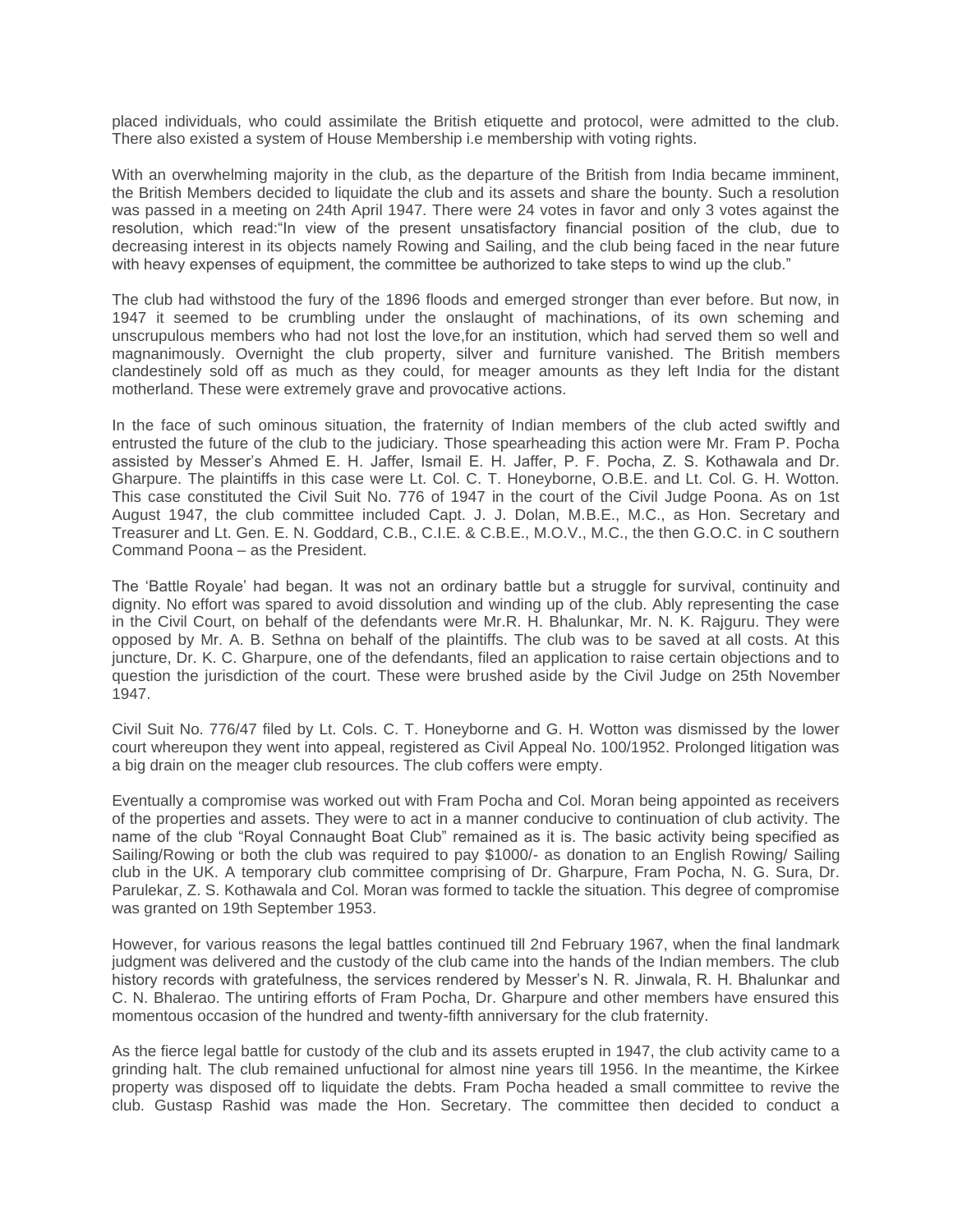membership drive. Arrangements were made to borrow furniture, crockery, cutlery from various shops. Engineering College was approached to load 3 punts, one single scull and one canoe.

The club reopened on 1st May 1956, at the hands of Lt. General K. S. Thimayya, D.S.O., G.O.C., In C., Southern Command.

Gustasp Rashid took over as club Hon. Secretary in April 1956. He later continued in the same capacity till 1971 with a small break from April 1961 to July 1963.

In January 1958 it was decided that the Managing Committee, appointed by the Court would continue to function till the financial liabilities as decreed were taken care of. On 24th March 1960, the club approved the construction of Guest Rooms, furniture and some repairs at a cost of RS 80,000. A single scull, a double scull and a sailing boat were also purchased.

The club staff was increased to streamline the services, by engaging stewards and Manager. Capt. MMR Kothawala took over as 'Member Secretary' working under the Hon. Secretary.

The mother earth had something different in mind. In the year 1961 and the club was inundated by the floods caused by Panshet Dam. Considerable damage and loss was caused that had to be made up. As the "Best laid plans of men and mice oft to go awry" all planning and calculations went haywire. The construction of new annexes and five guest rooms stretched over to August 1967, with attendant cost escalation and over runs.

Commander (Retd.) K. B. Godrej took over in September 1966 as the Hon. Secretary co-jointly with Gustasp Rashid. The construction work was completed and the new complex was inaugurated by the Hon, patron of the Club, His Excellence Dr. P.V. Cherian, the Governor of Maharashtra on 13th August 1967.

In the year 1967 the club property and assets were evaluated at RS 10,80,000/- and the club owed RS 1,00,000/- to Sundry Creditors. At a Special GBM of the club held on 12th May 1968, an appeal was made on behalf of the management for donations, interest free loans and advance subscriptions. As a result about RS 35,000/- were raised to pay off the pending contractors bills etc.

The General Body authorized the Managing Committee to decide the Schedule for Annual meetings.Bylaws of the club were printed, approved and circulated.

In 1968, the club offered by way of amenities, five guest Rooms, new dining hall for functions, the boat shed and had as it's programmed a cinema show every month and a club social with attendant lunch or dinner. All the efforts were directed, to ensure adequate interest in boating and sailing, as the primary activity of the club.

The club then started hosting events like conferences and seminars.Many celebrities, dignitaries and members of the 'Corps Diplomatique' have enjoyed the hospitality of the club and recorded their impressions and deep appreciation of the club facilities, as these improved through the last quarter century. A reprint of some select impressions are available elsewhere on this website.

In 1976 the Managing Committee with Mr. Niloobhau Limaye as the President, prepared the Master Plan for the Club. Mr. K. M. Shinde and Huseni Poonawalla along with Messer's Pundlik and Pundlik, Architects, prepared the necessary plans. The plans included Tennis Courts, Recreation Hall, Skating Rink, Swimming Pool, Guest Rooms, Service and Utility Blocks and Servants Quarters at an estimated cost of RS 20.00 Lakhs.

There were some initial hurdles like the ULCA, but these were set-aside. Mr. Niloobhau Limaye, and Mr. Hasmukh Shah under the guidance of Mr. Lalit Doshi, Secretary GID Bombay, got clearance from the competent authorities in November 1977. The PMV approved the Master plans and Building Plan in May 1978 and October 1978. The Bhoomi Puja for the buildings was performed by Mr. Afzalpurkar, Collector in Pune on 23rd November, 1978.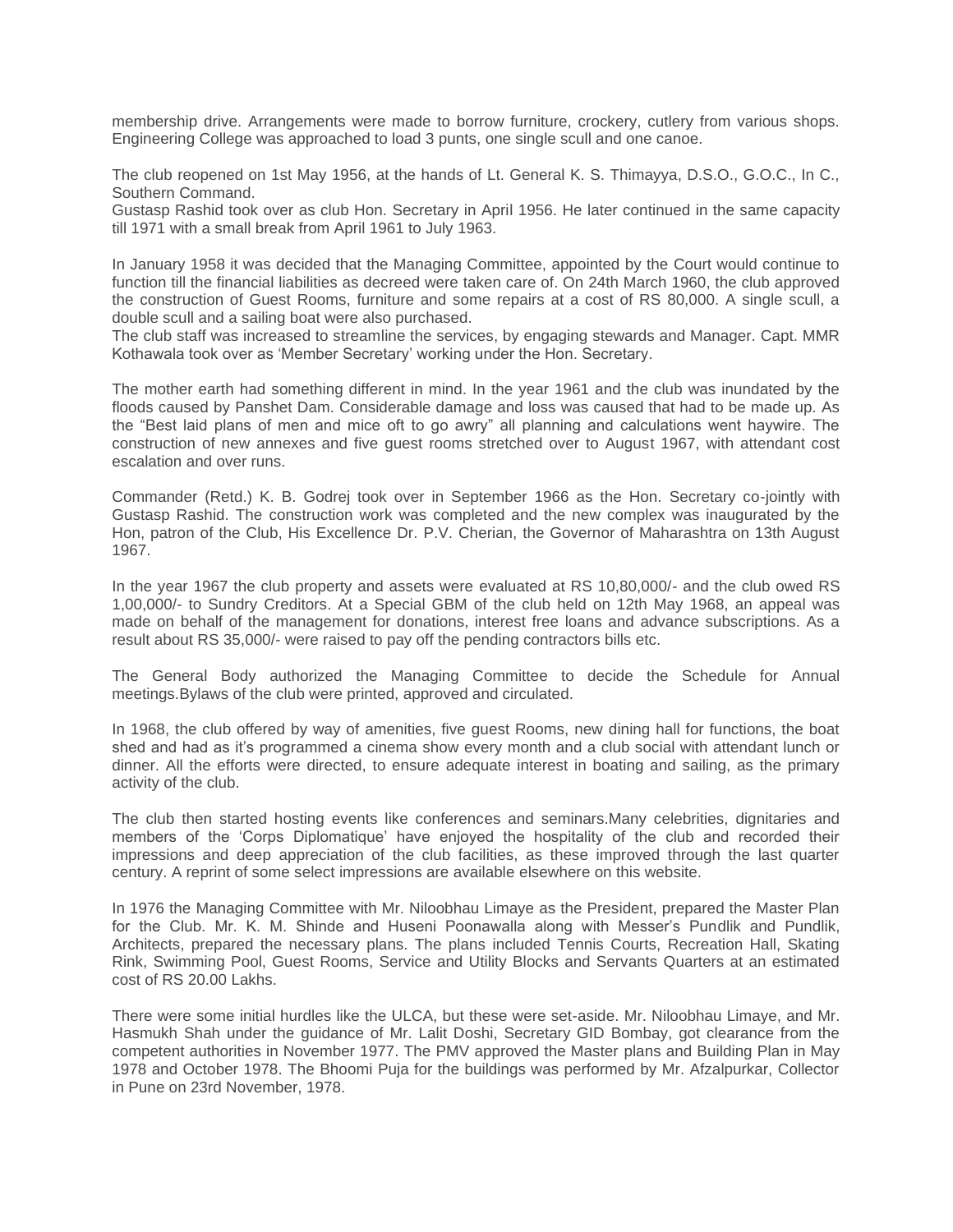Mr. Kaka, President of Managing Committee and Mr. Sharad Bavadekar were closely associated with the first phase of the work, executed by Messer's Kanetkar & Associates of Pune. This included the Swimming Pool, Bathrooms and the Filtration Plant at a cost of RS 5.20 Lakhs. The Second phase was planned to include the extension of ground floor for a Conference Room, Construction of First and Second Floors and eight additional rooms at an estimated cost of RS 6.0 lakhs. For raising the necessary funds, a membership drive was launched. During this entire period, the club functioning suffered to an extent and members were put to inconvenience, but they took it all in their stride very sportingly.

The Third phase included the construction of the Service Block comprising of the office, Reception Counter and a connecting lobby for the two buildings. The entry to club was thus been regulated.

A number of well-wishers have assisted the club, using their good offices for expeditious and timely completion of the club complex as it stands today, and what more befitting occasion would there be for the club as a whole to record its deep sense of gratitude to these personalities? The club is forever indebted to Mr. Halwe, IAS, Mr. RG Gupte, IAS, Mr. Ajit Nimbalkar, IAS, Mr. Parmanand Sawant, and other Government officials of that time.

Mr. Vijay Atre of M/s. Kanetkar Associates, Mr. Firoz Daruwalla, M/s. Candy Filters, Mr. Amin Chowhan, Mr. Mahajan, representatives of other firms – associated with this work deserve a special mention here and so do the officers and staff of the P.M.C.'s Building Department, Water Works Department and the M.S.E.B.

From the Club side, Mr. Sharad Bawadekar, Mr. Niloobhau Limaye, Mr. Prakash Gogte, Mr. Dharap, Mr. Huseni Poonawalla and the entire Club staff which has smilingly shouldered all the additional responsibilities must also go on record as worthy of all round appreciation and gratitude.

For the club, 1980-81 was the year of repairs, renovations and rejuvenation. The guest rooms and the office block came up and the swimming pool was inaugurated in September 1980, at the hands of Mr. F. P. Pocha. Five members of the club participated in the ARAE Regatta at Calcutta in December 1980. In March 1981 the Junior members won gold medals in the Singles and four events and a silver medal in the Fours event in open class.

The Governor of Mahrashtra, Air Chief Marshall O.P Mehra inaugurated the 5th National Championship that was held at RCBC in November 1981.

The club also hosted the 4th State Regatta and won several prizes, The feat was repeated at the 5th State Regatta held in August 1982 at the CME Pune.

The club was numbed with shock at the passing away of Fram Pocha on 22nd January 1982. An era had came to an end. In appreciation of his services it was decided to name the club's main hall as Fram P. Pocha Hall. This was done at the hands of Dr. K. C. Gharpure.

The 7th State and the 7th National Regattas were held in May 1983 at the RCBC. The club bar and boathouse were renovated. New gardens were laid out.

In March 1984, the club hosted the 8th State Regatta. For the first time the club entered a ladies team, which won the gold and the silver medals creating a history.

The year 1986-87 saw renovation in club bar, provision of 2 new tennis courts, card room, AC for four additional residential rooms and floating of a new wharf. Annual State and National Rowing Championships were held at the RCBC in February 1987. Miss Smita Shirole won the 1985-86 'Shiv Chhatrapati' award for outstanding contribution to the sport of rowing.

The club hosted a meeting of all affiliated clubs in the year 1988-89. An extra ordinary General Meeting of the club held on 7th February 1989 that saw several amendments and modifications to the Bye Laws. The club also hosted the XIIIth National Rowing Championships. The club complex was given a complete face lift and the river side sitting space.

The year 1991-92 was significant in that, concrete, comprehensive development in the conducting of the affairs of the club were brought about and there was a sea change in the club culture. The sports facilities